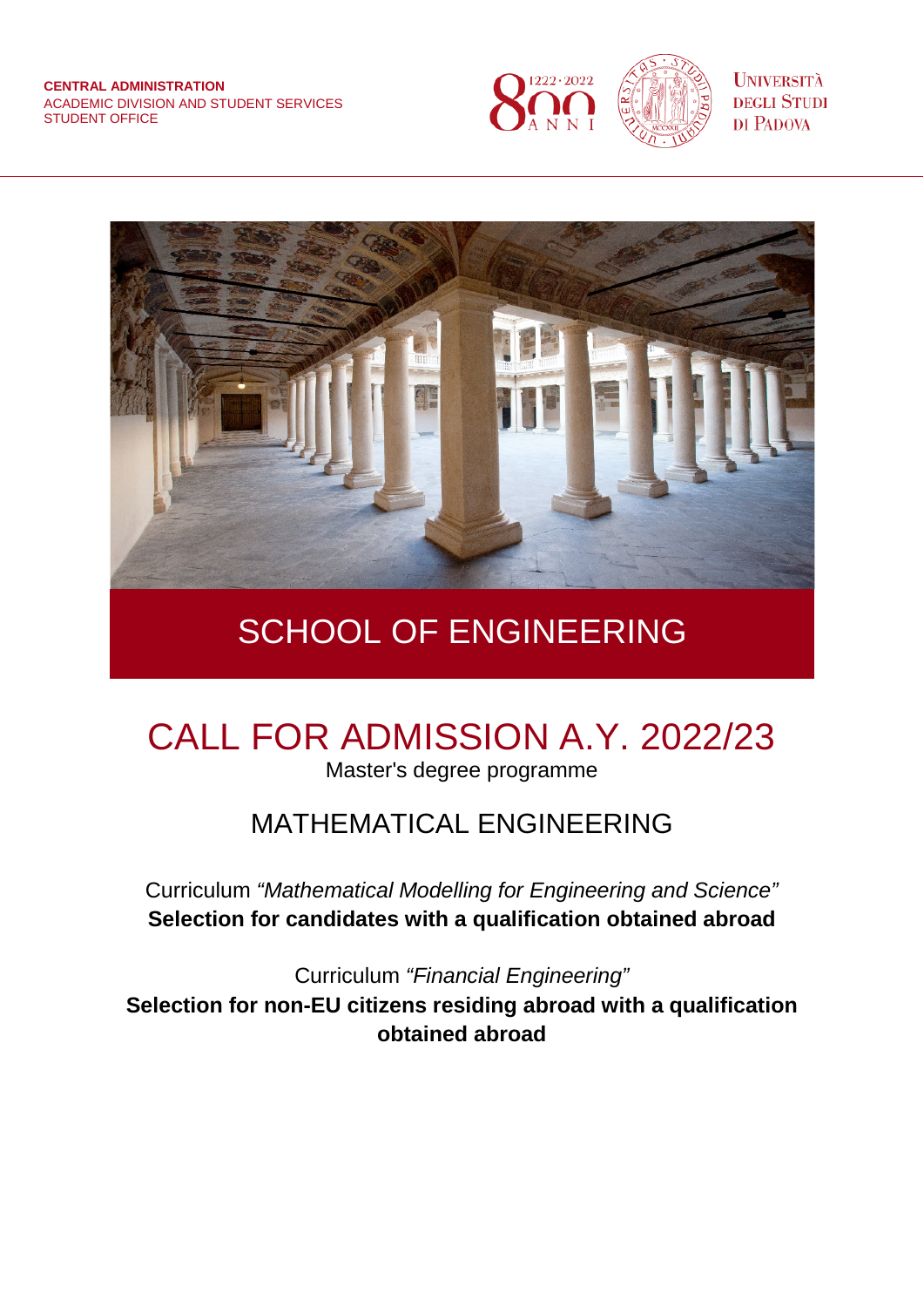*NB: The clickable table of contents links to the sections of the document to facilitate navigation. However, applicants are recommended to carefully read all the information contained in the call for admission.* 

#### **CONTENTS**

| 1.3 OTHER INFORMATION - INCLUSION, PART-TIME STUDY, AND REDUCTION IN THE DURATION OF THE |
|------------------------------------------------------------------------------------------|
|                                                                                          |
|                                                                                          |
|                                                                                          |
| 4. PUBLICATION OF THE RANKING LIST AND ACCEPTANCE OF THE PLACE  6                        |
|                                                                                          |
|                                                                                          |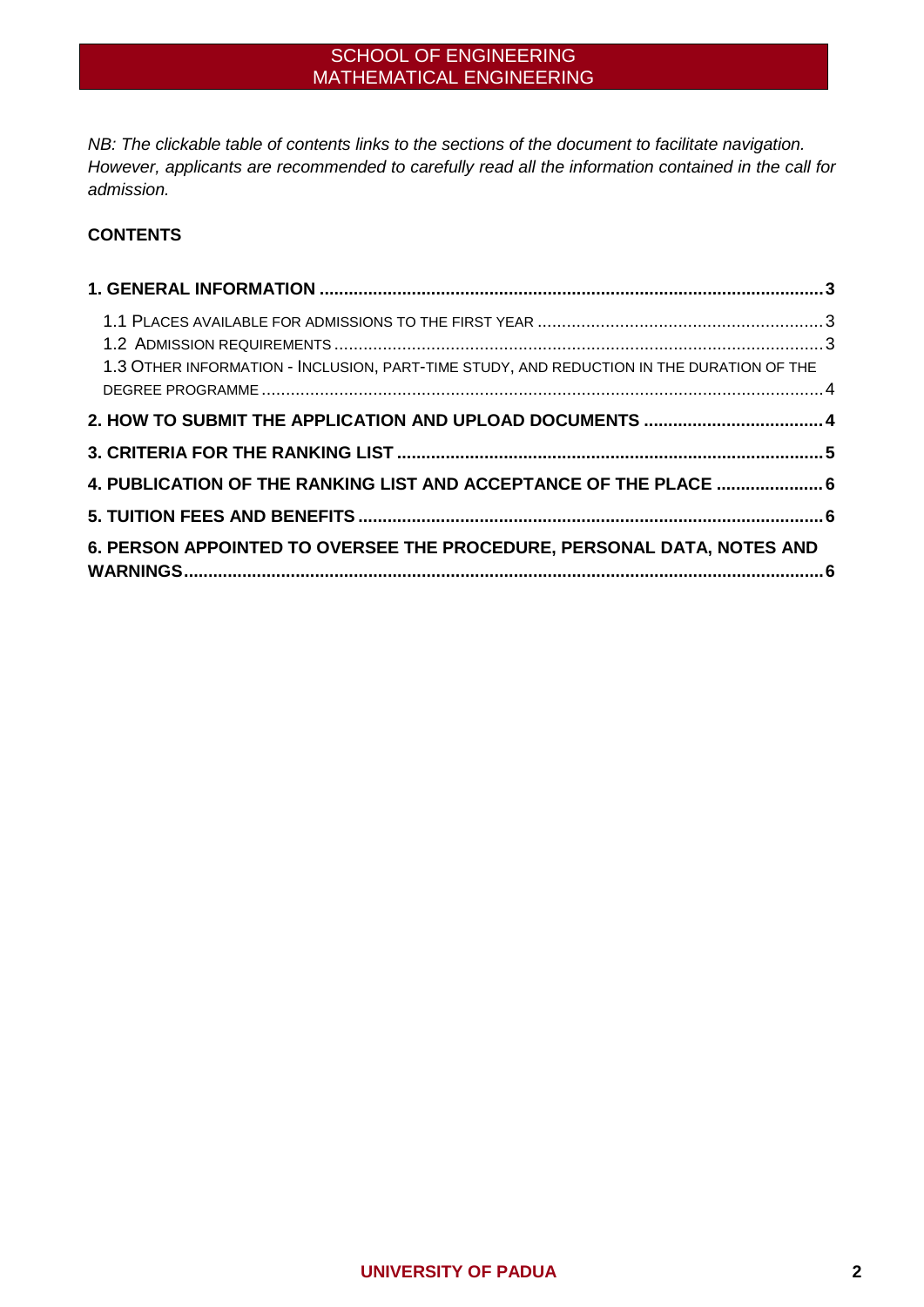#### <span id="page-2-0"></span>**1. GENERAL INFORMATION**

General information on the English-taught Master's degree programme in Mathematical Engineering**[1](#page-2-3)** is available on the following web page [www.unipd.it/en/mathematical-engineering.](http://www.unipd.it/en/mathematical-engineering) The degree programme is broken down into 2 curricula: Mathematical Modelling for Engineering and Science" and "Financial Engineering".

The second year of the latter curriculum is to be entirely spent abroad (France - Paris). For information on the degree programme's syllabus and structure: [didattica@dicea.unipd.it.](mailto:didattica@dicea.unipd.it)

As regards admission to the curriculum in "Mathematical Modelling for Engineering and Science", information on the procedures and the deadlines for participation in the selection is available on the following web page [www.unipd.it/en/how-apply.](http://www.unipd.it/en/how-apply)

#### <span id="page-2-1"></span>**1.1 Places available for admissions to the first year**

| <b>Degree</b><br>programme<br>class<br>Italian M.D.<br>270/04 | Master's degree programme in<br><b>Mathematical Engineering</b>                   | <b>Campus</b> | Places for EU* and non-<br><b>EU citizens legally</b><br>residing in Italy and with<br>a qualification obtained<br>abroad | <b>Places for non-EU</b><br>citizens residing abroad<br>and with a qualification<br>obtained abroad |
|---------------------------------------------------------------|-----------------------------------------------------------------------------------|---------------|---------------------------------------------------------------------------------------------------------------------------|-----------------------------------------------------------------------------------------------------|
| $LM-9$                                                        | Curriculum<br><b>Mathematical Modelling for</b><br><b>Engineering and Science</b> | Padua         | <b>Unlimited access</b>                                                                                                   | 12 - of which 1 is<br>reserved for students<br>joining the Marco Polo<br>project                    |
| $LM-9$                                                        | Curriculum<br><b>Financial Engineering</b>                                        | Padua         | <b>9</b> places - not available<br>in the current<br>selection**                                                          | 3                                                                                                   |

*\*of the European Union*

*\*\* The applicants who fall into this category and wish to access the curriculum in "Financial Engineering" must participate*  in the next selection available. The procedures and deadlines will be published in the new call for admission, as of April *2022.*

*Important: In case of dual citizenship, the Italian one shall prevail (art.19 of Law no. 218, dated 31 May 1995). Applicants with dual citizenship (non-EU and Italian citizenship) shall participate in the selection reserved for EU and EU-equated citizens.*

#### <span id="page-2-2"></span>**1.2 Admission requirements**

To be admitted to the first year of the programme, applicants must:

- a) gain a Bachelor's degree obtained abroad and recognised as suitable for admission to higher education, in accordance with the existing regulations [\(https://www.unipd.it/en/how-apply\)](https://www.unipd.it/en/how-apply) **by 31 July 2022**. Moreover, the entry qualification must state a final graduation mark equal to or higher than 84/110, or equivalent;
- b) have acquired competence in:
	- core subjects: Mathematical analysis and Calculus, Linear algebra and Geometry, Physics and Statistics;

<span id="page-2-3"></span> <sup>1</sup> The activation of the first year of degree programmes is subject to degree programmes' accreditation, as per Italian M.D. 1154/2021 (*'Autovalutazione, valutazione, accreditamento iniziale e periodico delle sedi e dei corsi di studio'*), and to a minimum number of pre-enrolment applications; therefore, should the degree programme not be accredited or should the number of pre-enrolment applications be less than 15 (5 per curriculum), the degree programme will not be activated. Information on degree programmes' activation is available a[t http://www.unipd.it.](http://www.unipd.it/)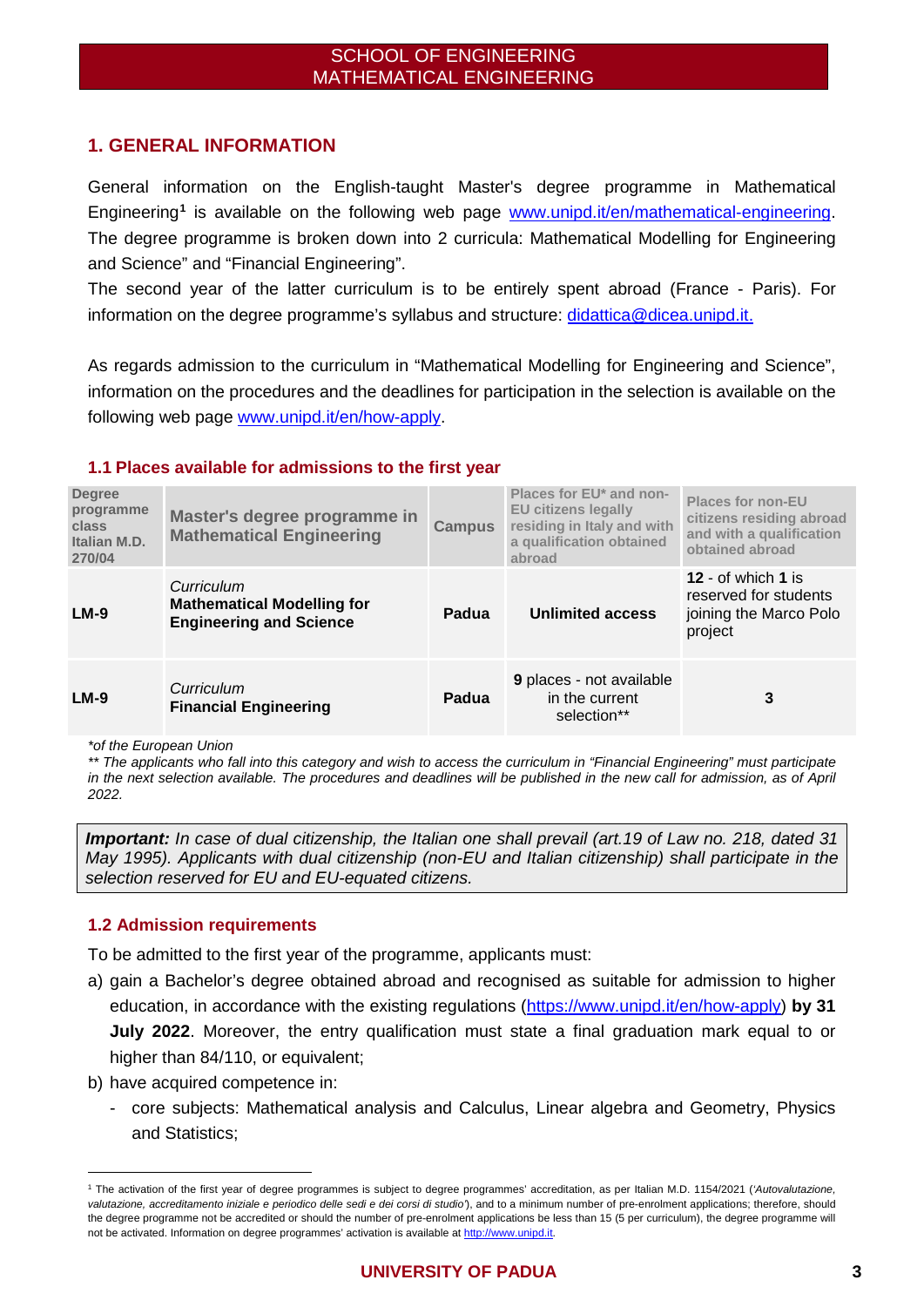- using common word-processing, data analysis, and scientific calculus software;
- using methodological-operative aspects of Mathematics and other the core sciences useful for the interpretation and description of problems concerning Engineering, Physics and/or Financial engineering, as well as devising and conducting experiments by analysing and interpreting the results, and assessing the effect of engineering solutions on physical, environmental and/or financial fields.
- c) gain an English language certificate attesting at least a **B2 level** (CEFR) **by 31 July 2022,** except where exemption is granted. The list of accepted language certificates, minimum scores, and exemptions is available on the following web page [https://www.unipd.it/en/language](https://www.unipd.it/en/language-requirement-admission-degree-programmes)[requirement-admission-degree-programmes.](https://www.unipd.it/en/language-requirement-admission-degree-programmes)
- d) apply for selection by submitting the documents required for assessing the qualification and drawing up the ranking list [\(section 2\)](#page-3-1) **from 7 January 2022 until 11.59 pm - local time - (GMT +1) on 7 March 2022**.

#### <span id="page-3-0"></span>**1.3 Other information - Inclusion, part-time study, and reduction in the duration of the degree programme**

The students with disabilities or Specific Learning Disabilities (SLD) may contact the University Student Service Office - Inclusion ( [inclusione.studenti@unipd.it\)](mailto:inclusione.studenti@unipd.it) to report any specific need they may have or to get information on economic benefits, and services available during class attendance [\(https://www.unipd.it/en/resources-and-supports-students-disability-or-learning](https://www.unipd.it/en/resources-and-supports-students-disability-or-learning-disabilities)[disabilities\)](https://www.unipd.it/en/resources-and-supports-students-disability-or-learning-disabilities).

It is possible to enrol part time due to work or family reasons or health conditions. Further information is available on the following web page [https://www.unipd.it/en/funding-and-fees.](https://www.unipd.it/en/funding-and-fees)

Information on prior learning recognition and possible reduction in the duration of the degree programme is available on the following web page [https://www.unipd.it/en/credit-recognition,](https://www.unipd.it/en/credit-recognition) which will be updated in June.

#### <span id="page-3-1"></span>**2. HOW TO SUBMIT THE APPLICATION AND UPLOAD DOCUMENTS**

Applications must be submitted by logging in to the personal area of the portal [apply.unipd.it](file://tsclient/F/Segr.Immatricolazioni/IMMA%2022-23/BANDI/ANTICIPATE/Psicologia/Magistrali/Cognitive%20neuroscience%20and%20clinical%20neuropsychology/apply.unipd.it) 

#### **from 7 January 2022 until 11.59 pm - local time - (GMT +1) on 7 March 2022**.

If not already registered, applicants are required to enter their e-mail address at [https://apply.unipd.it/applicant/register.](https://apply.unipd.it/applicant/register) A PIN code will be generated, and a confirmation email will be sent to the address provided to complete registration.

*Important: Applicants will be notified of any deadlines and instructions concerning access to the degree programme by means of the personal e-mail address entered into the Uniweb profile. Such emails are considered official notifications.*

Applicants can choose up to three degree programmes, in order of preference, from among those listed on the portal. After selecting the degree programmes, applicants must click on '*Apply now*'

#### **UNIVERSITY OF PADUA 4**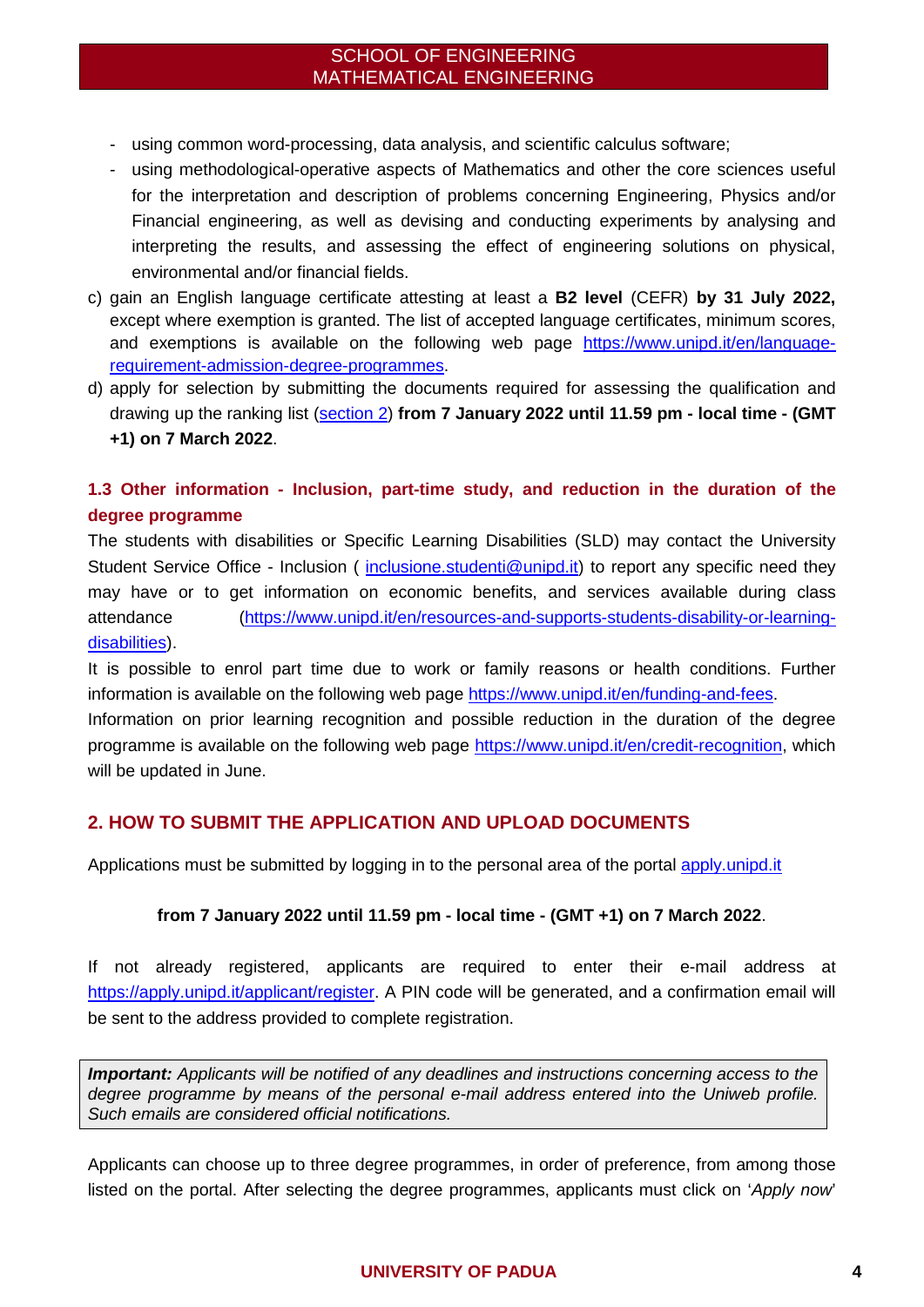and fill in all the required fields. The documents to be uploaded during the application stage are listed as follows:

a) personal data section:

- copy of an identity document: ID card for EU citizens or passport for non-EU citizens;
- only for non-EU citizens residing in Italy: a copy of the residence permit.

b) for the curricular requirements assessment and the ranking list:

- the degree diploma (for graduates) or certificate of enrolment in the last year, along with a translation into either Italian or English;
- Transcript of records and translation into either Italian or English, including marks, grading system and, preferably, ECTS statistics; alternatively, the Diploma Supplement;
- language certificate attesting a **B2 level** (CEFR) in English, or higher, or exemption papers. The list of accepted language certificates, minimum scores, and exemptions is available on the following web page [https://www.unipd.it/en/language-requirement-admission-degree](https://www.unipd.it/en/language-requirement-admission-degree-programmes)[programmes;](https://www.unipd.it/en/language-requirement-admission-degree-programmes)
	- curriculum vitae/studiorum in English;
	- motivation letter in English;
- c) the following documents are optional at application stage but compulsory **for enrolment, and in any case required by 31 October 2022 at the latest**:
	- CIMEA Statement of Comparability or Declaration of Value;
	- Legalisation of the qualification, or CIMEA Statement of Verification.

Applicants are also required to pay a pre-enrolment fee of **€ 30.00**. The link and instructions on how to pay the fee using PagoPA will be sent by means of the portal [https://apply.unipd.it.](https://apply.unipd.it/)

After the **upload of the required documents and payment of the fee**, applicants must click on '*Submit*' to submit the application.

**Contact details and support:** [international.admission@unipd.it](mailto:international.admission@unipd.it) 

#### <span id="page-4-0"></span>**3. CRITERIA FOR THE RANKING LIST**

Once the fulfillment of the curricular requirements set forth by [subsection 1.2](#page-2-2) has been ascertained, the committee will assess each candidate's overall academic career and record, focusing on the final graduation mark, the marks of the examinations sat, and the time taken to obtain the degree.

Such assessment will result in the final score necessary for drawing up the ranking list of non-EU citizens residing abroad; candidates will be ranked according to the score given. In case of a tie, priority will be given to the youngest candidate.

*Important: as regards admission to the curriculum in "Mathematical Modelling for Engineering and Science", information on the procedures and the deadlines for participation in the selection is available on the following web page [www.unipd.it/en/how-apply.](http://www.unipd.it/en/how-apply)*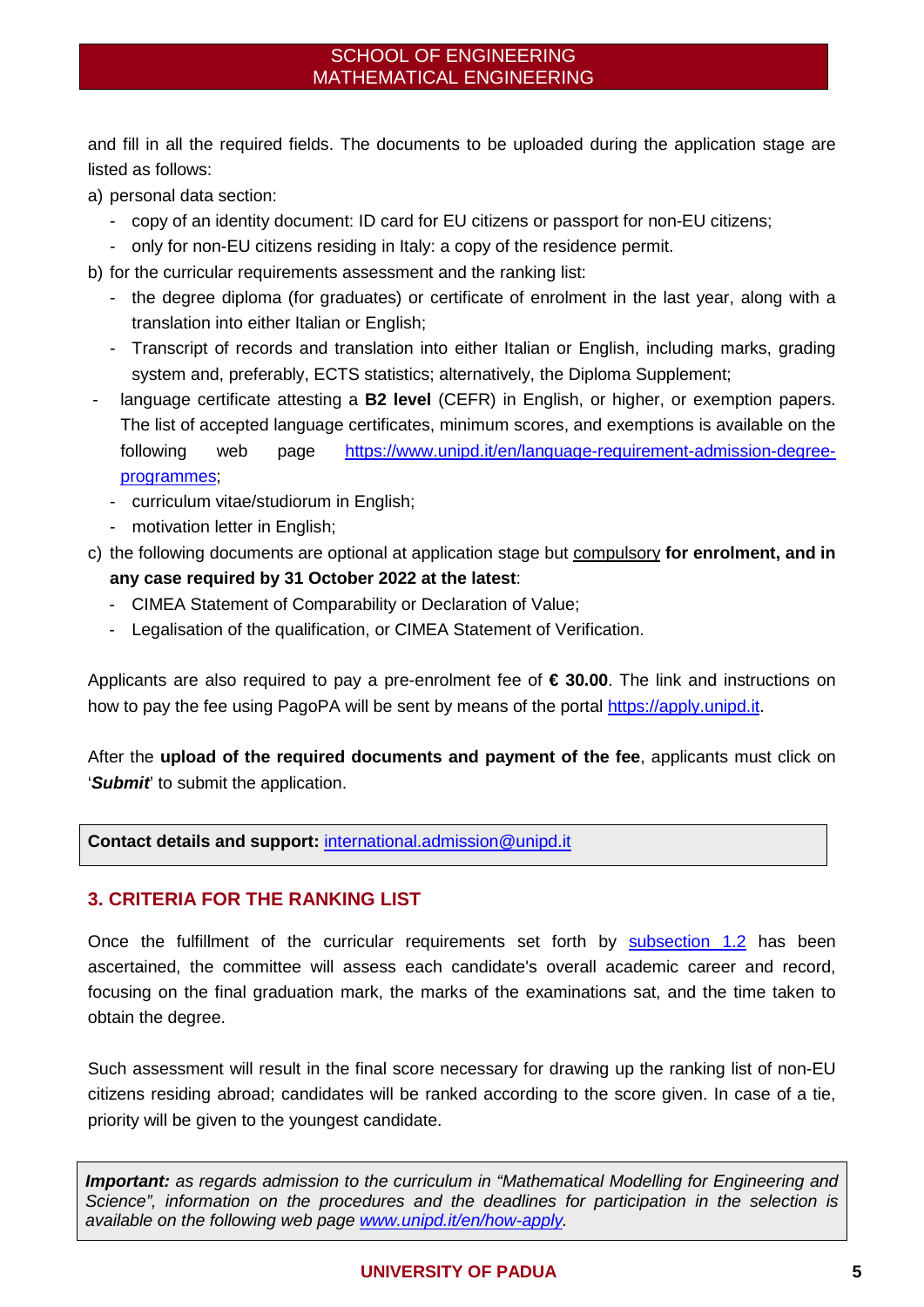#### <span id="page-5-0"></span>**4. PUBLICATION OF THE RANKING LIST AND ACCEPTANCE OF THE PLACE**

Candidates who participate in the selection for the curriculum in *"Mathematical Modelling for Engineering and Science"* will receive the assessment result and the instructions to finalise enrolment through the apply.unipd.it portal.

The following will be published at [www.unipd.it/en/assessment-results](http://www.unipd.it/en/assessment-results) as of **11 April 2022**:

- ranking list for the curriculum in "*Financial Engineering*";
- results of the selection for: *Padua International Excellence scholarship*s, Departmental scholarships and tuition fee-waivers for international students [\(section 5\)](#page-5-1)
- instructions on how to secure the place.

Candidates are admitted conditionally pending verification of the requirements stated, the awarding of the qualification - if not yet obtained- and the submission of the documents listed at [https://www.unipd.it/en/study-english-how-enrol.](https://www.unipd.it/en/study-english-how-enrol)

The candidates who fail to meet the deadlines for obtaining the qualifications and submitting the relevant documents (subsection [1.2\)](#page-2-2) will be removed from the ranking list.

Regular updates on the latest reallocation of places will pe published at [www.unipd.it/en/assessment-results.](http://www.unipd.it/en/assessment-results)

*Important: the deadlines for the acceptance of the place and for the payment of the first instalment are binding; failure to meet them is tantamount to forfeiture of the position on the ranking list.* 

#### <span id="page-5-1"></span>**5. TUITION FEES AND BENEFITS**

The University of Padua offers several scholarships and tuition fee-waivers to highly qualified international students who hold a qualification obtained abroad and wish to enrol in an Englishtaught degree programme.

Further information on the different options on offer is available on the following web pages:

[www.unipd.it/en/scholarships](http://www.unipd.it/en/scholarships)

[www.unipd.it/en/fee-waivers](http://www.unipd.it/en/fee-waivers)

[www.unipd-scuolagalileiana.it/en/content/call-international-students](http://www.unipd-scuolagalileiana.it/en/content/call-international-students)

<span id="page-5-2"></span>The information about the tuition fees due for enrolment available on the web page <https://www.unipd.it/en/tuition-fees> will be updated before the beginning of the a.y. 2022/23.

#### **6. PERSON APPOINTED TO OVERSEE THE PROCEDURE, PERSONAL DATA, NOTES AND WARNINGS**

Person appointed to oversee the selection administrative procedure and the procedure for accessing documents: Head of the Student Office.

Further information on privacy and existing regulations concerning admissions is available at the following web pages:

[www.unipd.it/avvisi-ammissione-corsi](http://www.unipd.it/avvisi-ammissione-corsi) [https://www.unipd.it/en/privacy.](https://www.unipd.it/en/privacy)